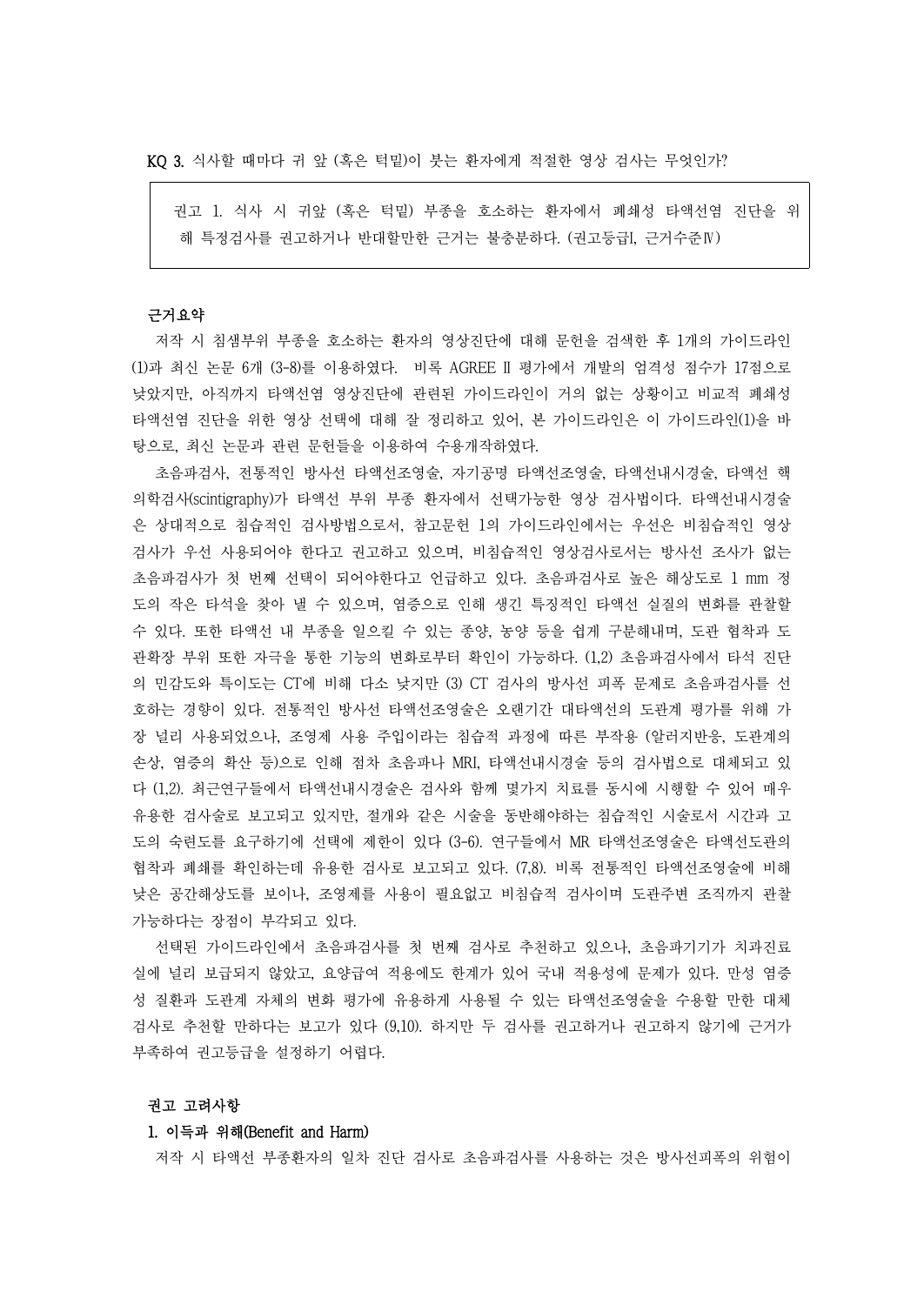없으나, 타액선 심부에서의 발생경우나 검사자의 경험에 의해 진단정확도가 낮을 수 있으므로 이를 고려하여 적용하여야 한다.

# 2. 국내 수용성과 적용성(Acceptability and Applicability)

선택된 진료지침과 문헌들에서의 권고사항은 국내 수용에는 문제가 없었으나, 초음파기기가 치 과진료실에 널리 보급되지 않았고, 요양급여 적용에도 한계가 있어 국내 적용성에 문제가 있는 것 으로 판단되었다. 수용성과 적용성 평가표는 부록2에 제시되었다.

## 3. 검사별 방사선량

초음파검사의 방사선 노출은 없으며, 타액선조영술에 사용되는 파노마마방사선검사의 유효 선량은 약 7.2 uSv 이다. 방사선량은 본문 P.1에 제시되었다.

### 참고문헌

1. Vogl TJ, Al-Nawas B, Beutner D, Geisthoff U, Gutinas-Lichius O, Naujoks C, et al. Updated S2K AWMF guideline for the diagnosis and follow-up of obstructive sialadenitis--relevance for radiologic imaging. Rofo. 2014 Sep;186(9):843-6.

2. Zenk J, Iro H, Klintworth N et al. Diagnostic imaging in sialadenitis. Oral Maxillofac Surg Clin N Am 2009; 21: 275–292.

3. Thomas WW, Douglas JE, Rassekh CH. Accuracy of Ultrasonography and Computed Tomography in the Evaluation of Patients Undergoing Sialendoscopy for Sialolithiasis, Otolaryngol Head Neck Surg. 2017 May;156(5):834-839.

4. Kowalczyk DM, Jordan JR, Stringer SP.Cost-effectiveness of sialendoscopy versus medical management for radioiodine-induced sialadenitis.Laryngoscope. 2018 Aug;128(8):1822-1828. 5. Kondo N, Yoshihara T, Yamamura Y, Kusama K, Sakitani E, Seo Y, et al. Diagnostic and treatment effects of sialendoscopy for patients with swelling of the parotid gland when sialoliths are undetected with computed tomography.Auris Nasus Larynx. 2018 Aug;45(4) :880-884.

6. Farneti P, Macrì G, Gramellini G, Ghirelli M3 Tesei F, Pasquini E. Learning curve in diagnostic and interventional sialendoscopy for obstructive salivary diseases. Acta Otorhinolaryngol Ital. 2015 Oct;35(5):325-31.

7. Becker M, Marchal F, Becker CD, Dulguerov P, Georgakopoulos G, Lehmann W, et al. Sialolithiasis and salivary ductal stenosis: diagnostic accuracy of MR sialography with a three-dimensional extended-phase conjugate-symmetry rapid spin-echo sequence. Radiology. 2000 Nov;217(2):347-58.

8. Choi JS, Lim HG, Kim YM, Lim MK, Lee HY, Lim JY. Usefulness of Magnetic Resonance Sialography for the Evaluation of Radioactive Iodine-Induced Sialadenitis. Ann Surg Oncol. 2015 Dec;22 Suppl 3:S1007-13.

9. 대한영상치의학교수협의회(2015). 영상치의학 (p 550-556). 서울, 나래출판사.

10. Choi JW, Lee SS, Huh KH, Yi WJ, Heo MS, Choi SC. The relationship between sialographic images and clinical symptoms of inflammatory parotid gland diseases. Oral Surg Oral